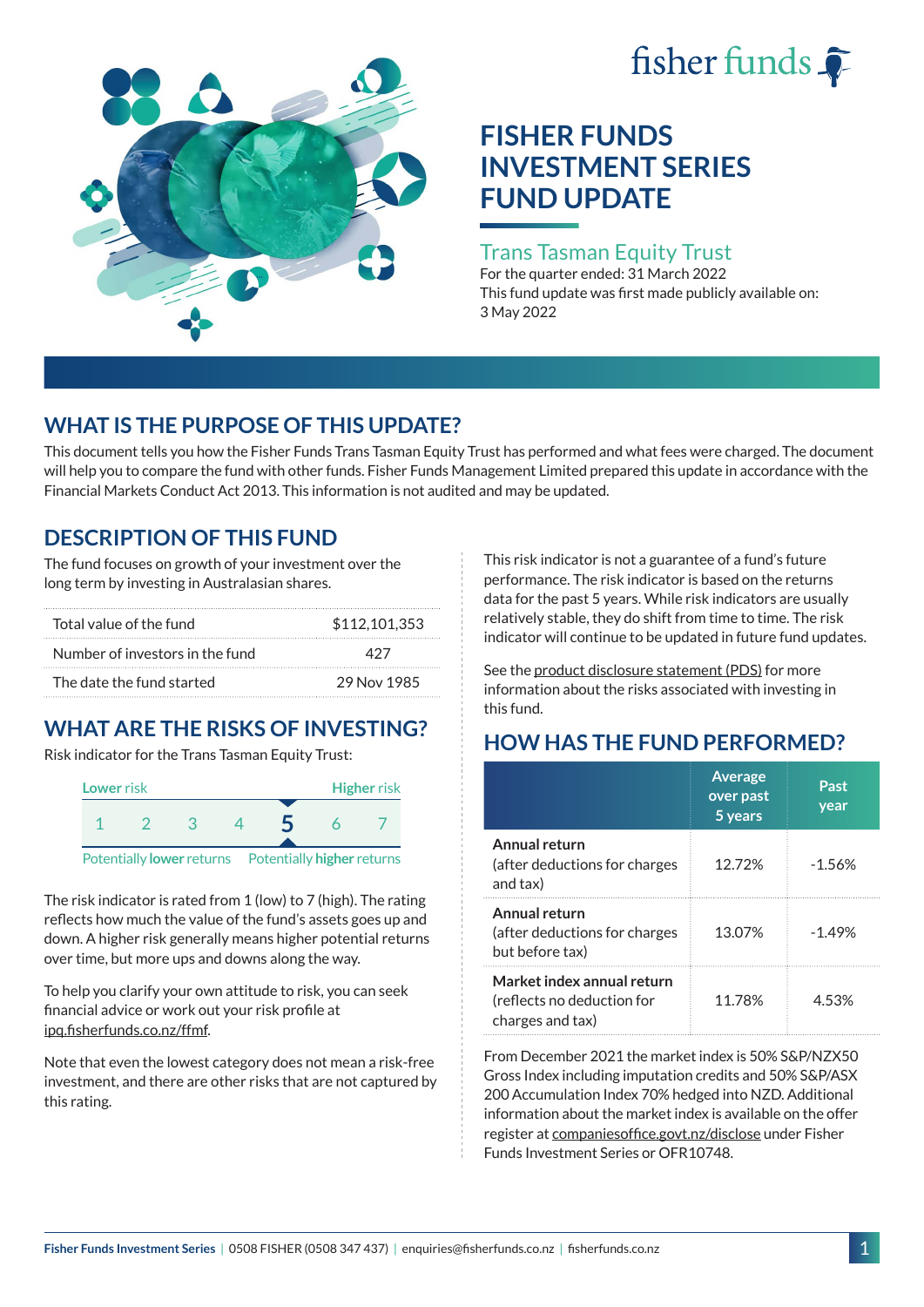### **ANNUAL RETURN GRAPH**



This shows the return after fund charges and tax for each of the last 10 years ending 31 March. The last bar shows the average annual return for the last 10 years, up to 31 March 2022.

**Important:** This does not tell you how the fund will perform in the future.

Returns in this update are after tax at the highest prescribed investor rate (PIR) of tax for an individual New Zealand resident. Your tax may be lower. The market index return reflects no deduction for charges and tax.

#### **WHAT FEES ARE INVESTORS CHARGED?**

Investors in the Trans Tasman Equity Trust are charged fund charges that include GST. In the year to 31 March 2021 these were:

|                                                       | % of net asset value |
|-------------------------------------------------------|----------------------|
| <b>Total fund charges</b>                             | 1.67%                |
| Which are made up of:                                 |                      |
| <b>Total management and</b><br>administration charges | 1.67%                |
| Inding:                                               |                      |
| Manager's basic fee                                   | 152%                 |
| Other management and<br>administration charges        | 0.15%                |
| Total performance-based fees                          |                      |

Small differences in fees and charges can have a big impact on your investment over the long term.

#### **EXAMPLE OF HOW THIS APPLIES TO AN INVESTOR**

Sarah had \$10,000 in the fund at the start of the year and did not make any further contributions. At the end of the year, Sarah incurred a loss after fund charges were deducted of -\$156 (that is -1.56% of her initial \$10,000). Sarah did not pay other charges. This gives Sarah a total loss after tax of -\$156 for the year.

#### **WHAT DOES THE FUND INVEST IN? Actual investment mix**

This shows the types of assets that the fund invests in.



#### **Target investment mix**

This shows the mix of assets that the fund generally intends to invest in.